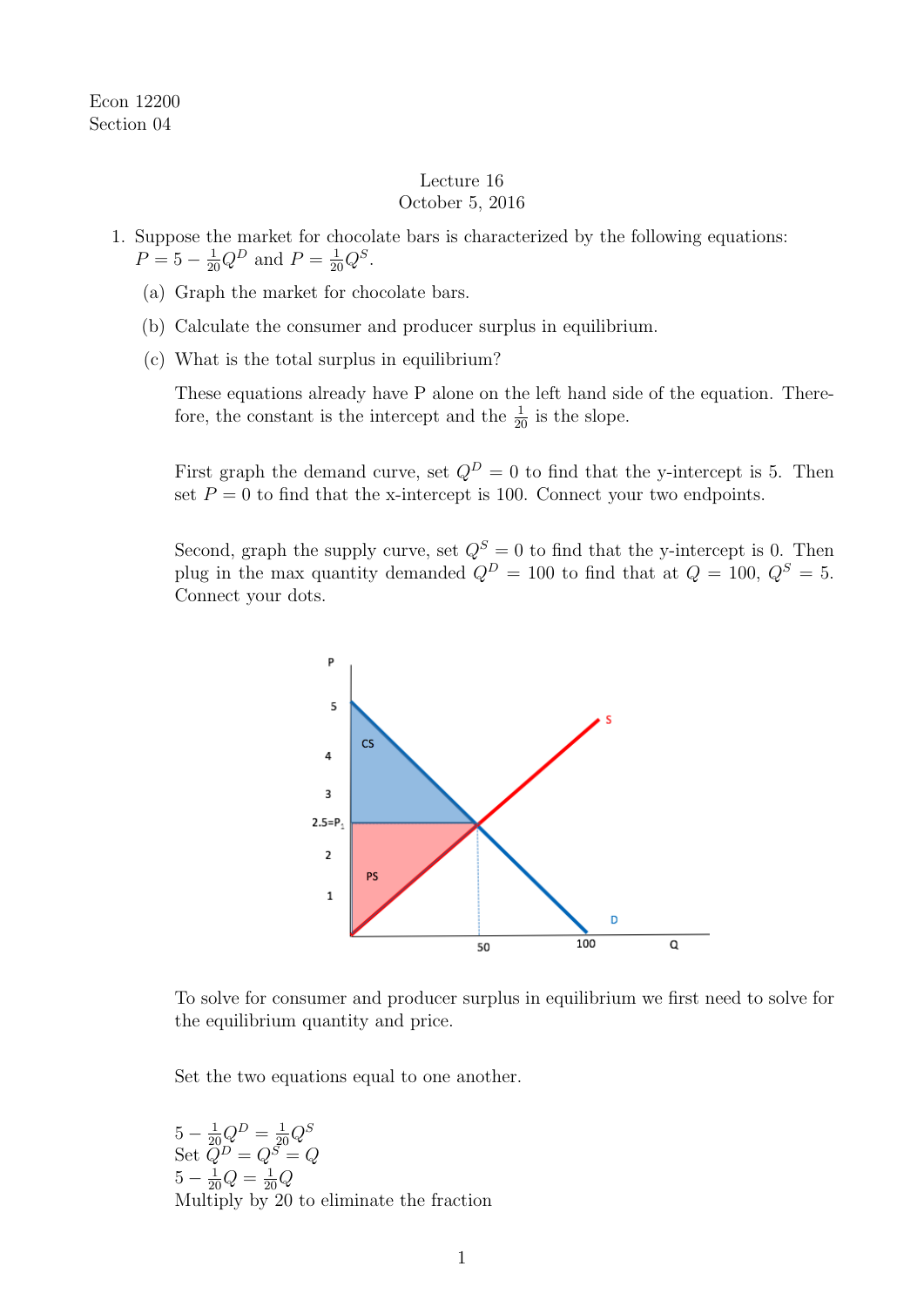$100 - Q = Q$ Combine the Qs on one side 100 = 2*Q* Divide by 2  $50 = Q$ Next plug in the equilibrium Q into one of the above equations to get price.  $P = \frac{1}{20}Q$  $P = \frac{1}{20} * 50$  $P = \frac{50}{20}$ <br>  $P = \frac{5}{2}$ <br>  $P = 2.5$ 

Consumer surplus is the area above the price (2.5) and below demand.

 $CS = \frac{1}{2} * (5 - 2.5) * 50$  $CS = 0.5 * 2.5 * 50$  $CS = 62.5$ 

Producer surplus is the area below the price (2.5) and above supply.

 $PS = \frac{1}{2} * (2.5 - 0) * 50$  $PS = 0.5 * 2.5 * 50$  $PS = 62.5$ 

Total Surplus is the sum of producer surplus and consumer surplus.

 $TS = PS + CS$  $TS = 62.5 + 62.5 = 125$ 

- (d) Suppose we place a \$1 tax on buyers chocolate bars. Solve for the following:
	- i. The price sellers receive.
	- ii. The price buyers pay.
	- iii. The new equilibrium quantity.
	- iv. The new consumer surplus.
	- v. The new producer surplus.
	- vi. The tax revenue.
	- vii. The DWL.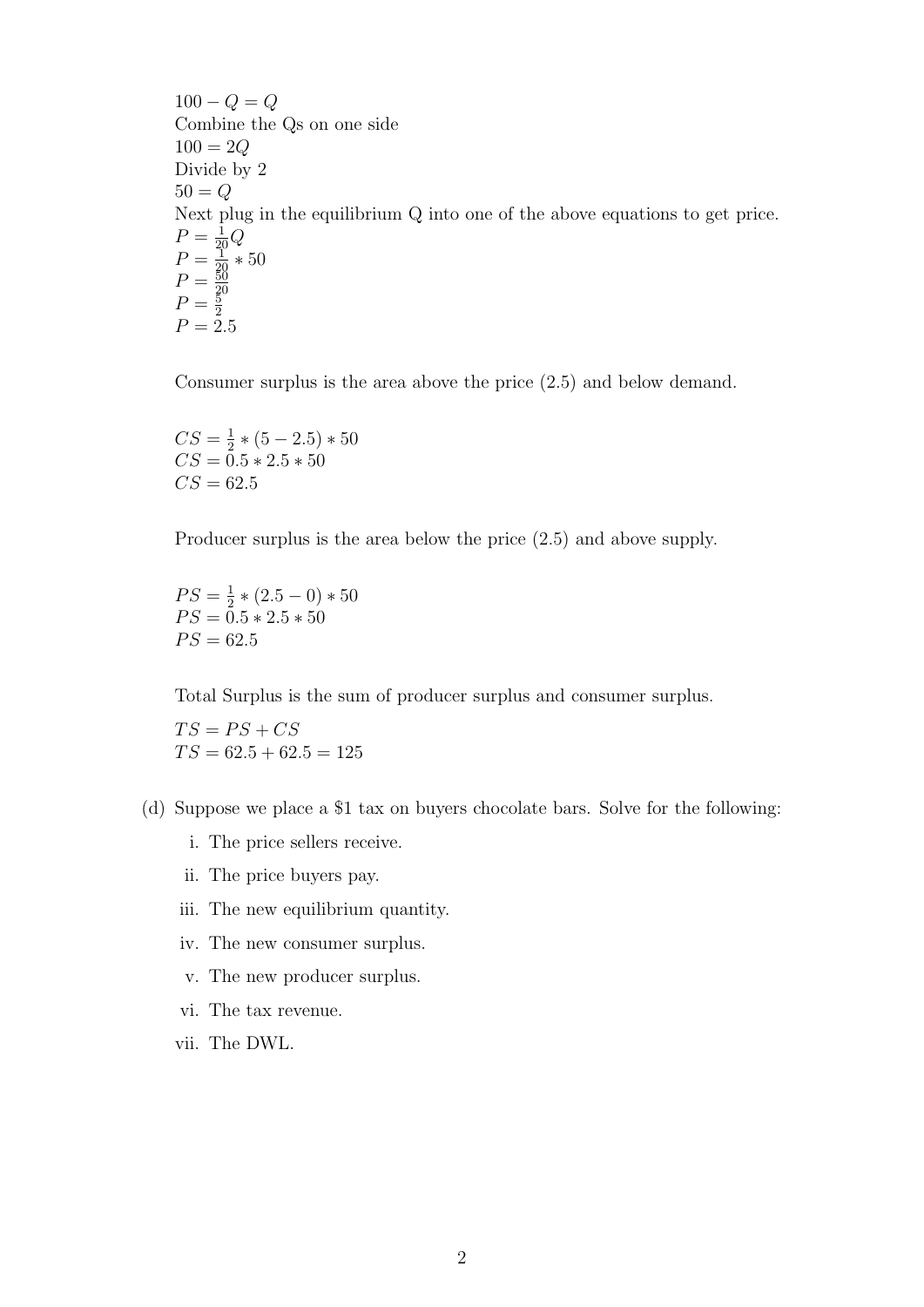

The tax changes the demand equation such that we now have  $P + T = 5 - \frac{1}{20}Q^D$ We still want to get P alone so subtract the T to the other side of the equation.  $P = 5 - T - \frac{1}{20}Q^D$ Recall that  $T=1$  $P = 5 - 1 - \frac{1}{20}Q^D$  $P = 4 - \frac{1}{20}Q^D$ 

Now we have P alone on one side of the equation. Therefore, the constant (4) is the intercept and the  $\frac{1}{20}$  is the slope.

First graph the demand curve, set  $Q^D = 0$  to find that the y-intercept is 4. Then set  $P = 0$  to find that the x-intercept is 80. Connect your two endpoints.

We're first going to solve for the new quantity. Set the new demand curve equal to the supply curve.

 $P = 4 - \frac{1}{20}Q^D = \frac{1}{20}Q^S$ Set  $Q^D = Q^S = Q$  $P = 4 - \frac{1}{20}Q = \frac{1}{20}Q$ Multiply by 20 to eliminate the fraction  $80 - Q = Q$ Combine the Qs on one side 80 = 2*Q* Divide by 2  $40 = Q$ The new quantity with the tax is 40. Next we solve for the price sellers receive by plugging the new Q into the supply equation.  $P_{sell} = \frac{1}{20}$  $\frac{1}{20}Q$  $\overline{0}$ 

$$
P_{sell} = \frac{1}{20} Q
$$
  
\n
$$
P = \frac{1}{20} * 40
$$
  
\n
$$
P = \frac{40}{20}
$$
  
\n
$$
P_{sell} = 2
$$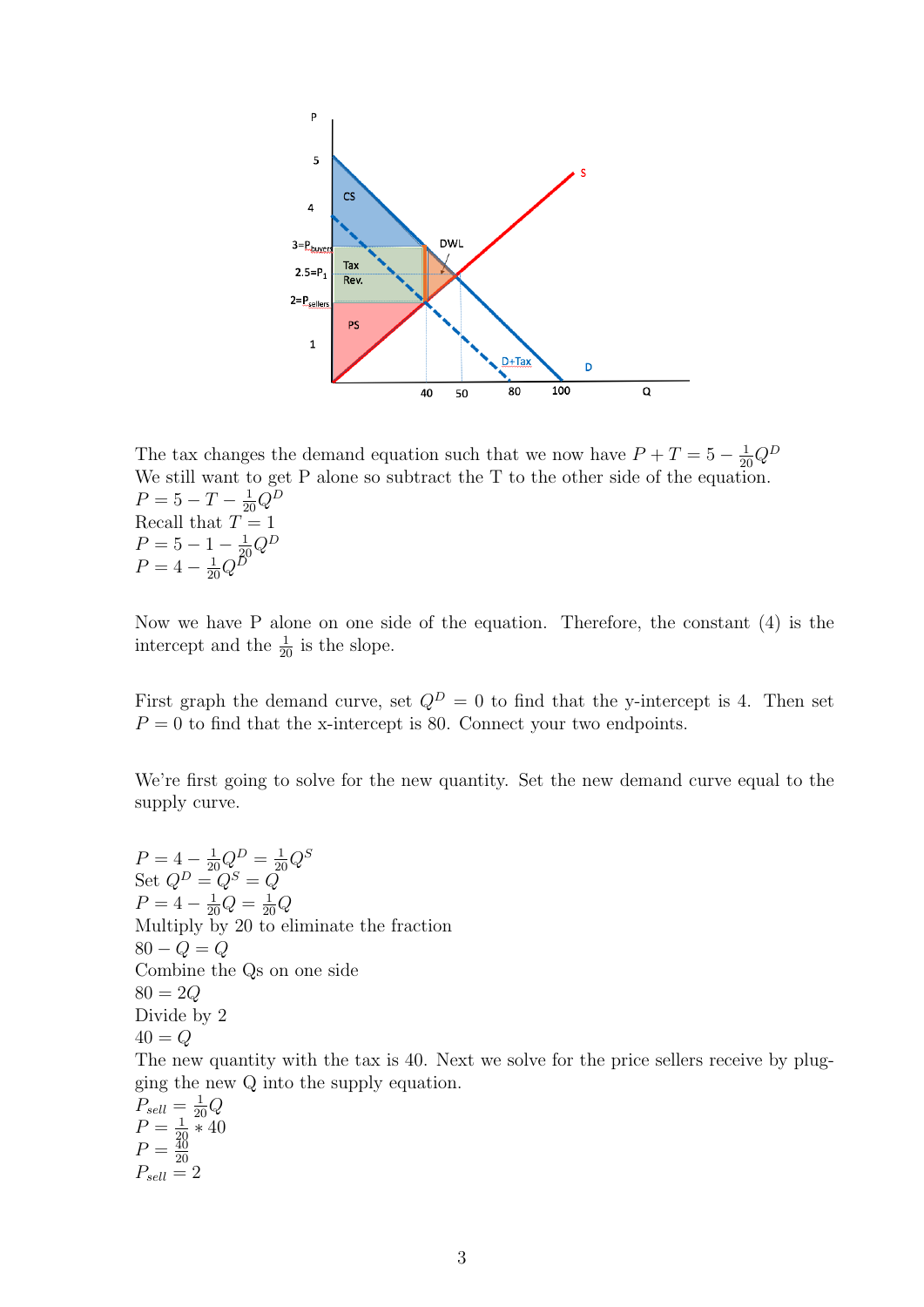Next to get the price buyers pay, we can plug the new Q into the old demand equation.  $P_{buy} = 5 - \frac{1}{20}Q$  $P_{buy} = 5 - \frac{1}{20} * 40$  $P_{buy} = 5 - 2$  $P_{buy} = 3$ 

We could also have solved for the price buyers pay by simply adding the tax to the price sellers receive because the two prices will always differ by the tax.

 $P_{buy} = P_{sell} + Tax$  $P_{buv} = 2 + 1$  $P_{buv} = 3$ 

To solve for the new consumer surplus we take the area below the original demand curve and above the price buyers pay.

$$
CS = \frac{1}{2} * (5 - p_{buy}) * Q_2
$$
  
\n
$$
CS = \frac{1}{2} * (5 - 3) * 40
$$
  
\n
$$
CS = \frac{1}{2} * 2 * 40
$$
  
\n
$$
CS = 40
$$

To solve for the new producer surplus we take the area below the price sellers receive and above the supply curve.

$$
PS = \frac{1}{2} * (P_{sell} - 0) * Q_2
$$
  
\n
$$
PS = \frac{1}{2} * (2 - 0) * 40
$$
  
\n
$$
PS = 40
$$

Next we need to solve for tax revenue. Tax revenue is the tax (\$1) times the quantity sold with the tax  $(Q_2)$ .

Tax Rev. =  $T \ast Q_2$ Tax Rev.  $= 1 * 40$ Tax Rev.  $= 40$ 

Total Surplus is the sum of producer surplus, consumer surplus, and tax revenue.

 $TS = PS + CS +$  Tax Rev.  $TS = 40 + 40 + 40 = 120$ 

To solve for the DWL triangle we have:

 $DWL = \frac{1}{2} * (tax) * (Q_1 - Q_2)$  $DWL = \frac{1}{3} * (1) * (50 - 40)$  $DWL = \frac{1}{2} * (1) * (10)$  $DWL = 5$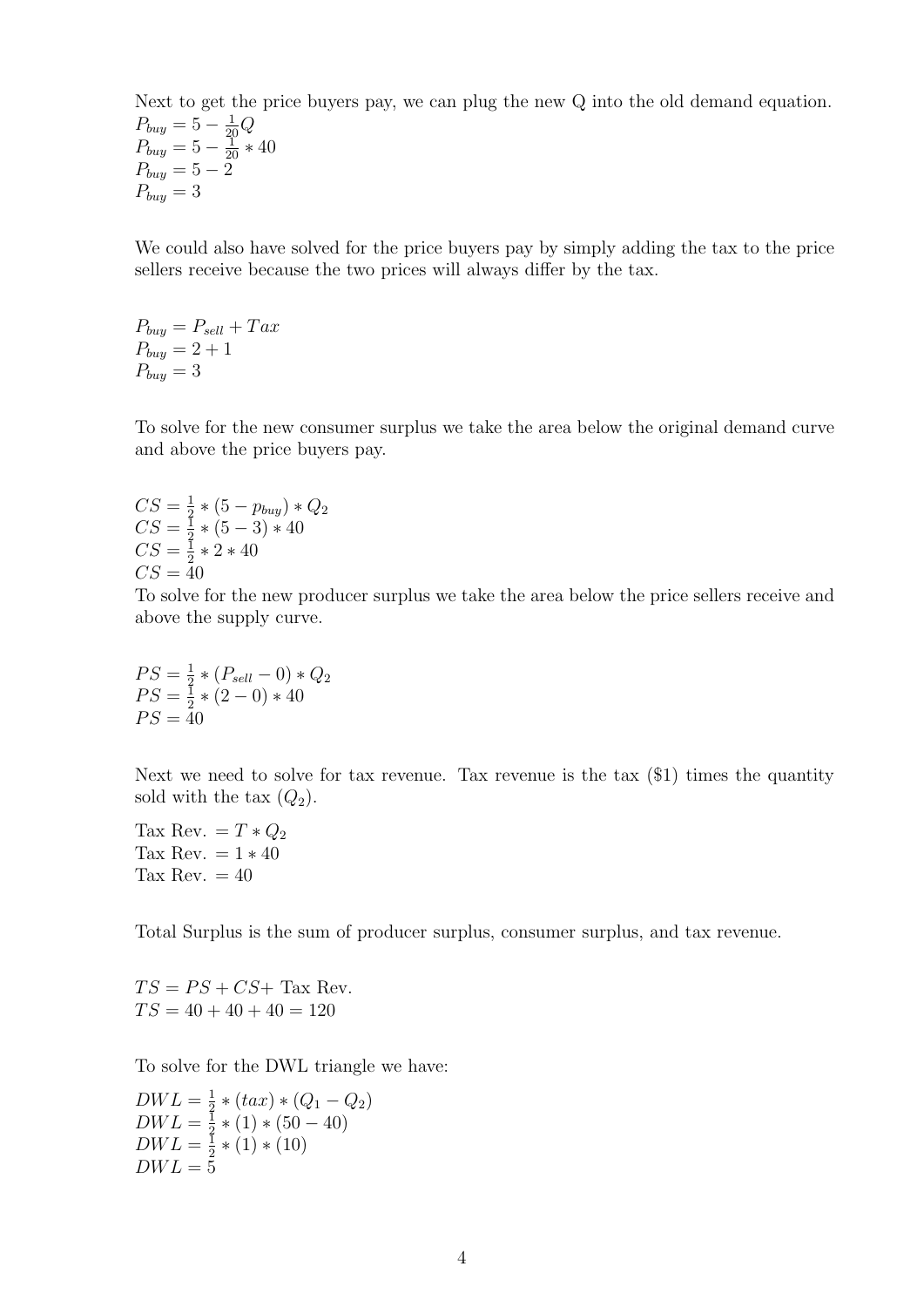Notice that the change in total surplus matches the DWL that we solved for.

- 2. Suppose an market is characterized by the following:  $Q^{S} = 2P$  and  $Q^{D} = 300 - P$ .
	- (a) Graph the market. What is the equilibrium price and quantity? First, we should rearrange our equations so that P is alone on the left hand side. For demand we have:  $P = 300 - Q^D$

Then set  $Q^D = 0$  to see that the y-axis intercept is 300. Then set  $P = 0$  to see that the x-axis intercept is 300.

For supply we have:  $P = \frac{1}{2}Q^S$  Then set  $Q^S = 0$  to see that the y-axis intercept is 0. Then set  $Q^S = 300$  to see that at the max  $Q^D$ , the price is 150.



(b) Suppose the government decides to tax buyers such that demand is now characterized by  $Q^D = 300 - (P + T)$ . Graph the demand curve with the tax.

Again we want to rearrange our equation so that we have P alone on the left hand side.

 $Q^{D} = 300 - (P + T) P = 300 - T - Q^{D}$  Then set  $Q^{D} = 0$  to see that the y-axis intercept is  $300 - T$ . Then set  $P = 0$  to see that the x-axis intercept is  $300 - T$ .

(c) Solve for the price sellers receive in terms of the tax (T).

To solve for the price sellers receive we need to set the new demand equation equal to the supply equation.  $2P = 300 - (P + T)$  $3P = 300 - T$  $P_{sell} = 100 - \frac{1}{3}T$ 

(d) Solve for the price buyers pay in terms of the tax.

To solve for the price buyers pay, we can add the tax (T) to the price sellers receive.